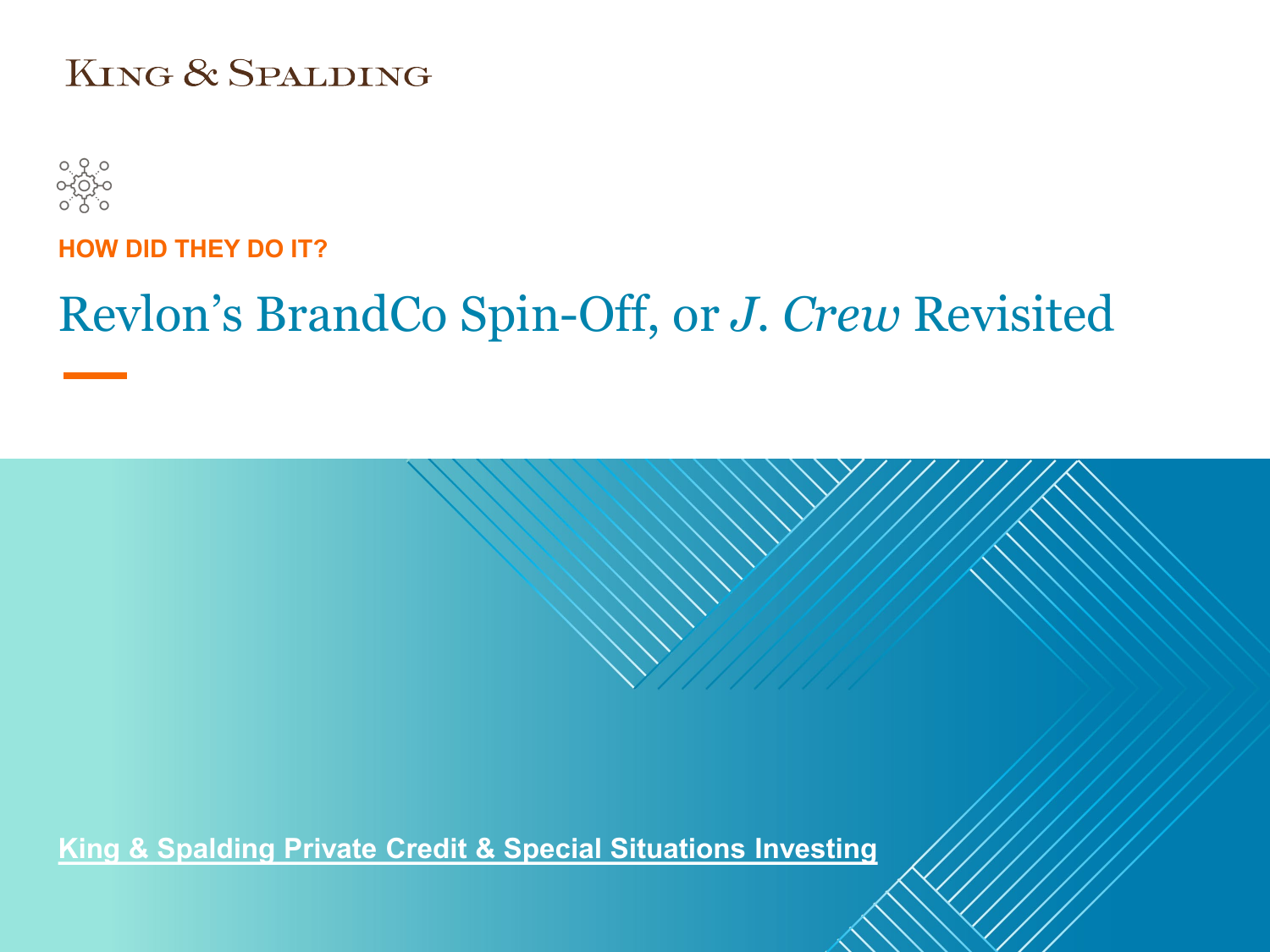### Situation Overview



In July of 2017, the corporate family rating of Revlon (the "Company") was formally downgraded due to deteriorating financial performance and high leverage, while its debt was trading at distressed levels.

- At the time, the Company had various outstanding classes debt totaling approximately \$3 billion, with the largest single tranche comprised of debt under the Company's existing \$1.7 billion senior secured term loan credit agreement ("2016 Term Loan Agreement") which was provided in conjunction with the acquisition of Elizabeth Arden.
- Starting in 2018, the Company's controlling equity holder, MacAndrews and Forbes, hinted at undergoing one or more liability management transactions in an effort to fully finance and implement a turnaround plan.
- In 2019, the Company disclosed that it had transferred a significant amount of Intellectual Property ("IP"), comprising the American Crew brand, out of the reach of existing creditors to foreign Unrestricted Subsidiaries ("BrandCo"), entered into a Term Credit Agreement ("2019 Term Loan Agreement") for a \$200 million term loan ("2019 Term Loans") secured by new first lien indebtedness senior to existing secured debt on the transferred assets, and pari passu on all other assets, and licensed back the transferred IP to the Company's operating business.
- Then, in 2020, the Company went a few steps further and transferred the vast majority of remaining IP collateralizing the 2016 Term Loan, including IP comprising the Elizabeth Arden brand, to BrandCo and used the transferred IP (together with the IP previously transferred in 2019) secure, on a first priority basis, a new term loan facility (the "2020 Term Loan Agreement") that, among other things, refinanced in full the 2019 Term Loans.
- The lenders under the 2016 Term Loan Agreement ("2016 Term Loan Lenders") have recently challenged the transfers relating to both the 2019 Term Loan Agreement and the 2020 Term Loan Agreement, and the overall enforceability of the 2020 Term Loan Agreement. Meanwhile, the 2016 Term Loan Lenders have since received payment in full on their loans, only to see the agent under the 2016 Term Loan Agreement to bring suit claiming the repayment was made in error.

How was Revlon able to move nearly all of its IP out of reach of existing lenders and enter into multiple "J. Crew style" drop-down financing transactions using fairly standard credit agreement baskets?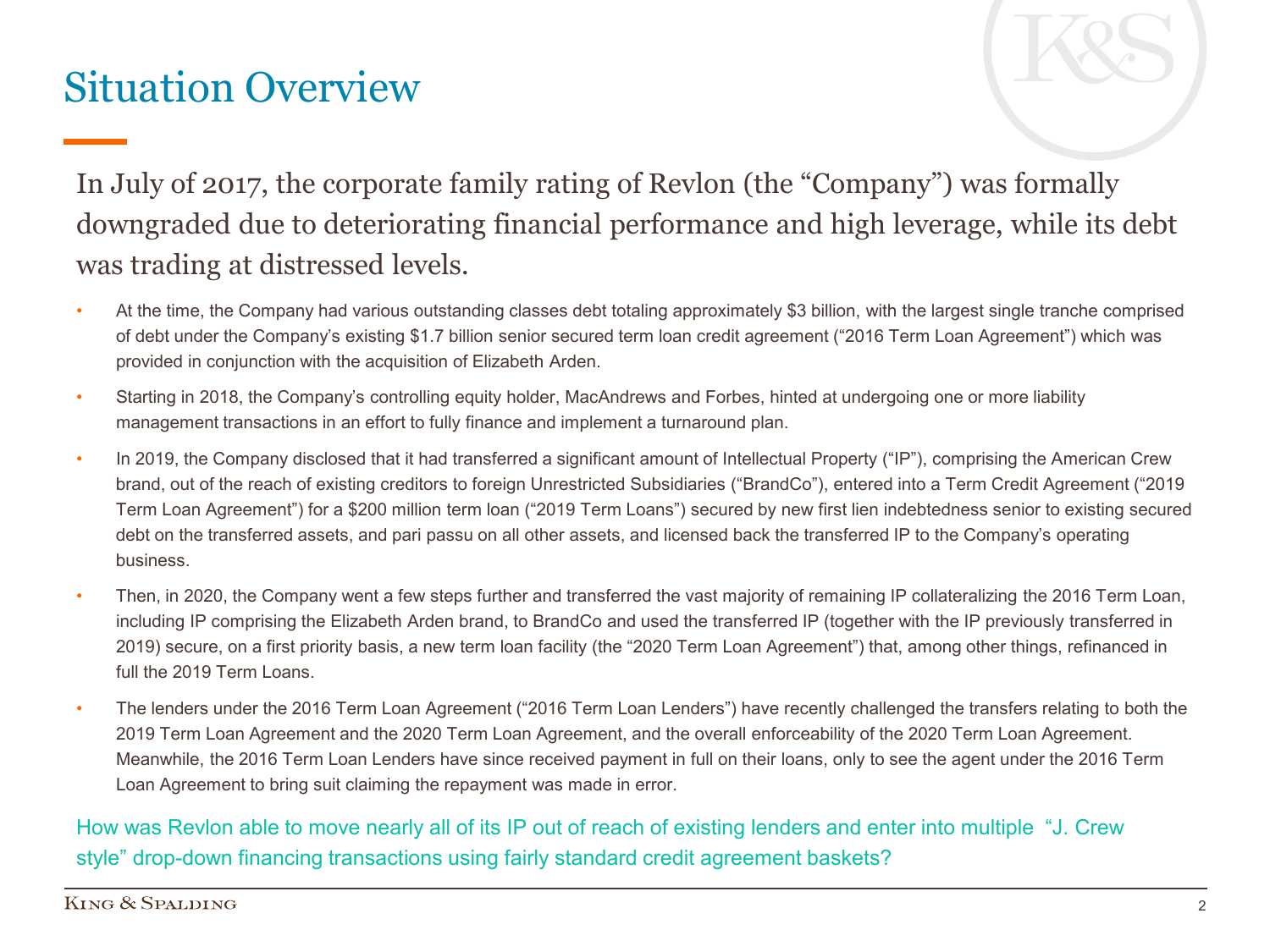### Key Takeaways

While the 2019 Term Loan Agreement has since been refinanced by the 2020 Term Loan Agreement, both transactions and the related transfer of IP assets raise a number of considerations when drafting credit agreements to prevent similar instances of collateral leakage.

- At the time each transaction was entered into, the Company's existing debt instruments contained negative convents concerning designation/activities of Unrestricted Subsidiaries, and limiting investment and pari passu debt capacity.
- Nevertheless, the Company was able to divert whole brands outside of the collateral pool for their existing secured lenders to obtain - not one, but two - lifelines and extend runway amid serious financial distress.
	- The Company's existing debt instruments had significant amounts of investment capacity to move assets outside of the collateral pool, including provisions similar to those utilized in J. Crew, and did not require any formal valuation of assets for transfers to affiliates.
	- The 2016 Term Loan facility did not limit transfers of material IP assets, and contained the fairly common PetSmart loophole.
	- While incremental loans incurred under the 2016 Term Loan would be subject to a "same guarantor/same collateral" requirement; this limitation did not apply to incremental equivalent debt or pari passu debt incurred under the general basket.
- For sponsors, these provisions can prove essential to preserving maximum flexibility for liability management transactions down the line, and may free up attractive newly-unencumbered assets that can serve as collateral in new rescue financings or other special situations investments.
- Conversely, carefully restricting negative covenant flexibility can help existing lenders preserve collateral security and avoid potentially significant leakage of valuable assets.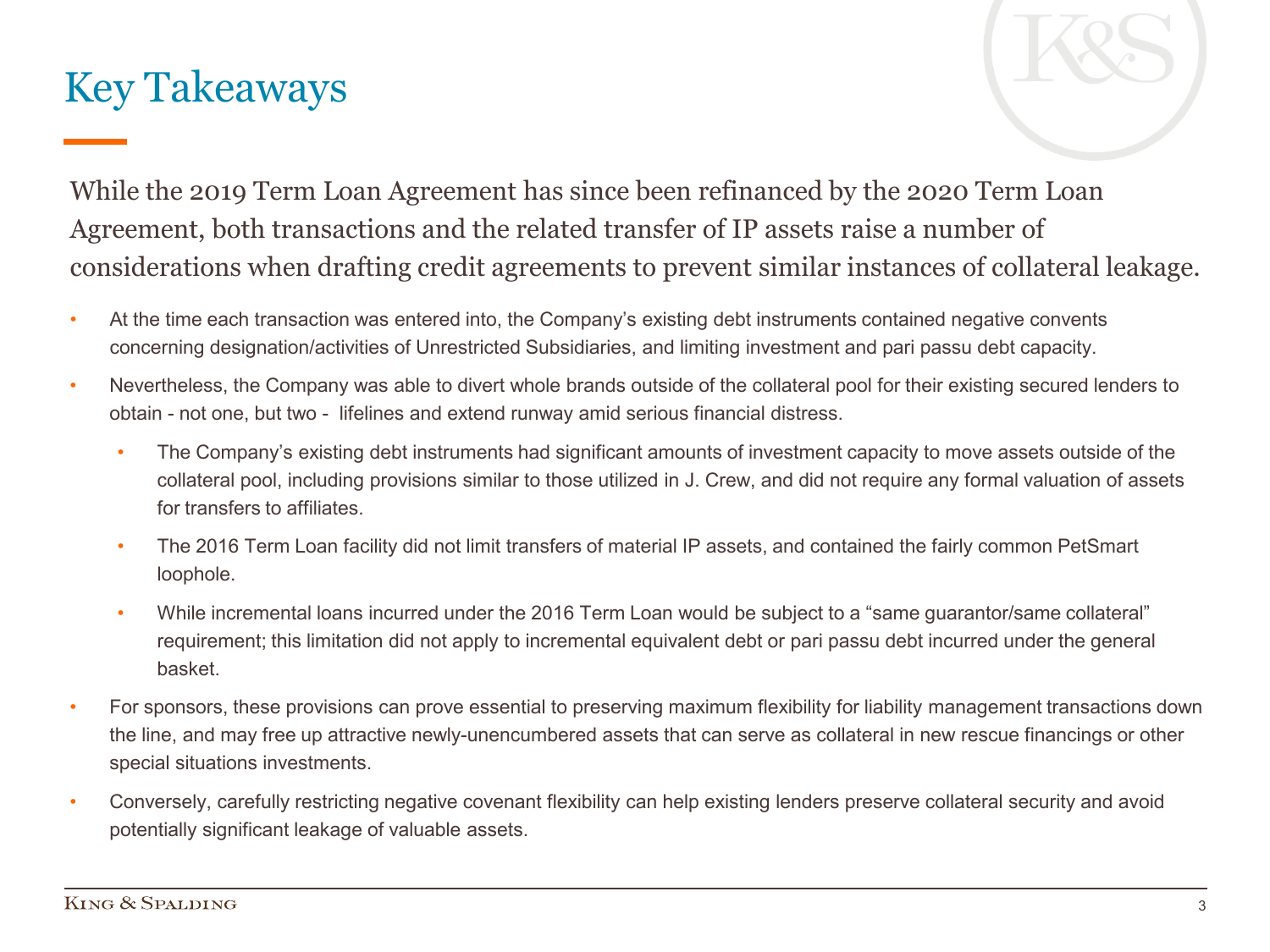# Creation of the Unrestricted Subsidiaries, Transfer of IP and Release of Existing Liens

The 2019 and 2020 Term Loan Agreements were each secured by a first lien on certain IP previously designated as collateral under the 2016 Term Loan Agreement.

Under the 2016 Term Loan Agreement, subject to investment capacity, there are *no limitations* on the types of assets that can be invested, similar to J. Crew.

Furthermore, each of the Company's existing classes of debt provided for fairly generous investment capacity:

|                                  | Basket for Investments in Unrestricted Subsidiaries: greater of \$100 mm and 3% of total assets.<br>$\bullet$                                                                                                                                                                                                                                                 |
|----------------------------------|---------------------------------------------------------------------------------------------------------------------------------------------------------------------------------------------------------------------------------------------------------------------------------------------------------------------------------------------------------------|
|                                  | <b>Basket for General Investments:</b> greater of \$300 mm and 9% of total assets.<br>$\bullet$                                                                                                                                                                                                                                                               |
| <b>LOAN</b><br><b>AGREEMENTS</b> | <b>Shared Basket:</b> \$75 mm shared between investments RPs and junior debt prepayments and (ii) shared<br>$\bullet$<br>annual basket equal to the greater of \$40 mm and 1.2% of total assets basket, with unused amounts<br>allowed to be carried forward to subsequent years, up to the greater of \$120 mm and 3.6% of total assets<br>in the aggregate. |
|                                  | Available Amount Basket: the 2016 Term Loan Agreement also allows investments with the Available<br>$\bullet$<br>Amount which builds from a \$200 mm starter amount.                                                                                                                                                                                          |
|                                  | <b>Payment Conditions Basket:</b> the existing 2016 ABL Credit Agreement also allows unlimited investments<br>$\bullet$<br>subject to satisfaction of the Payment Conditions.                                                                                                                                                                                 |
|                                  | At least \$715 mm of capacity for Investment in non-Guarantors                                                                                                                                                                                                                                                                                                |
|                                  |                                                                                                                                                                                                                                                                                                                                                               |
| <b>EXISTING</b>                  | 2021 Notes: General and other Baskets allow for at least \$384.3 mm.<br>$\bullet$                                                                                                                                                                                                                                                                             |
| <b>NOTES</b>                     | 2024 Notes: General and other Baskets allow for at least \$550 mm.<br>$\bullet$                                                                                                                                                                                                                                                                               |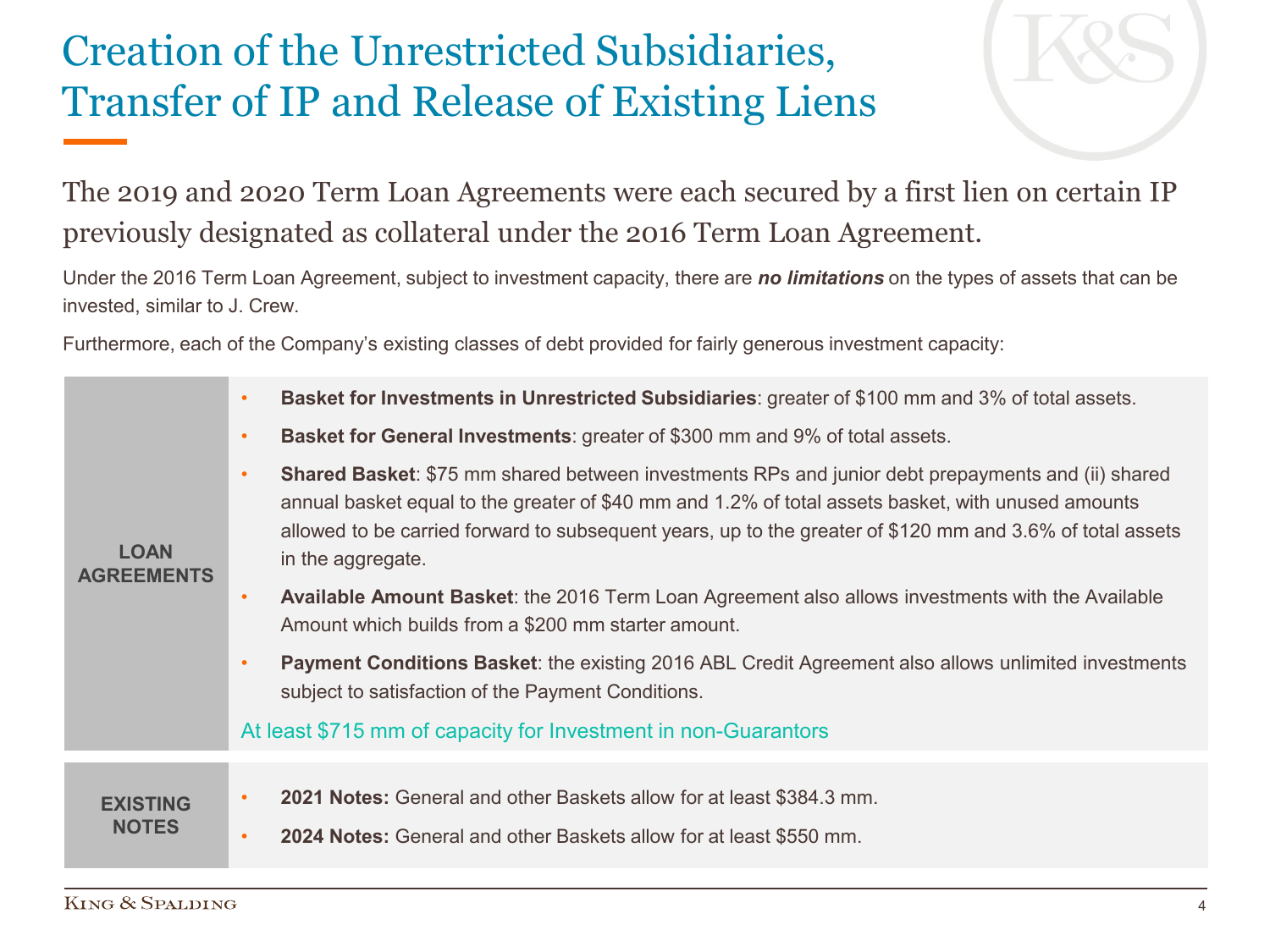#### Creation of the Unrestricted Subsidiaries, Transfer of IP and Release of Existing Liens (cont'd)

#### **THE J. CREW "TRAP-DOOR"**

Additionally, the 2016 Term Loan Agreement contained a J. Crew-style "trap-door" which would allow virtually all such investment capacity to go to Unrestricted Subsidiaries through a two-step process:

**STEP 1** Investment in a Non-Guarantor Subsidiary

The intercompany investments carve out under Section 7.7(z)(ii) permits the Borrower or any Subsidiary Guarantor to make an uncapped amount of investments in any Non-Guarantor Subsidiary that is a Restricted Subsidiary.

Only Investments that are in cash are capped while all other Investments are uncapped.

**STEP 2** Investment in an Unrestricted Subsidiary

Section 7.7(j) permits Non-Guarantor Subsidiaries to make uncapped investments in other Non-Guarantor Subsidiaries.

"Non-Guarantor Subsidiaries" is defined to include any subsidiary that is not a guarantor including Unrestricted Subsidiaries.

- Once the IP was transferred into Unrestricted Subsidiaries (here, the BrandCo entities), existing liens were released and the Company was able to use the IP as collateral for the new 2019 Term Loan. The same mechanism was used to transfer the additional IP that ultimately secured the 2020 Term Loan.
- Following each IP transfer, the IP was then licensed back to the operating business.
- There were no disclosures as to how the transfer occurred and the value of the IP, which inserts a degree of opacity in any effort to analyze appropriate use of available investment capacity.

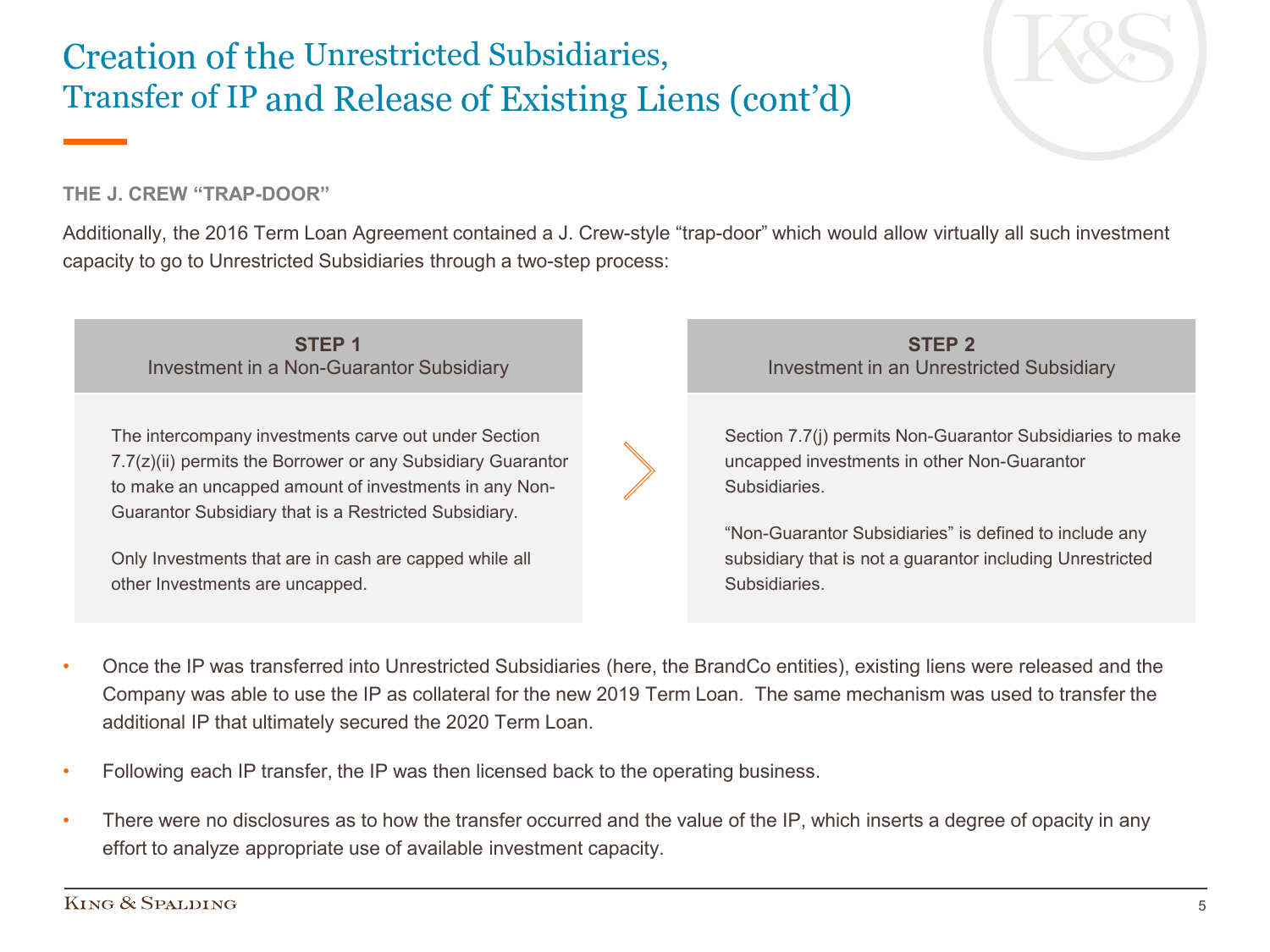# The 2019 Term Loan Facility



#### A closer look at the 2019 Term Loans…

- The Company entered into the 2019 Term Loan Agreement for a \$200 million senior secured term loan facility with affiliates of Ares Management (the "2019 Term Loans") which generally shared the same guarantors and collateral pool with the existing 2016 Term Loans, but was also secured by a first-priority lien on the American Crew IP.
	- The American Crew IP no longer serves as collateral for the 2016 Term Loans due to the fact the IP was transferred to a foreign subsidiary incorporated in the Cayman Islands and, accordingly, an Excluded Subsidiary under the 2016 Term Loan Agreement.
	- Further, applicable covenants permitting incremental equivalent debt and other pari passu debt under the 2016 Term Loan Agreement did not require the same guarantors and collateral.
- The Lenders under the 2019 Term Loan Agreement also benefitted from a tighter covenant package, including among other things, a senior debt maintenance covenant (Maximum 5x Net Secured Leverage Ratio and Structurally Senior Leverage Ratio), an absolute cap on such debt (\$2.5 billion) and a minimum EBITDA covenant (\$250 mm beginning March 2021).
- The 2019 Term Loan Agreement also generally prohibited the BrandCo entities from operating businesses other than ownership of the IP and some ancillary actions.
- Additionally, there was an overarching prohibition on liens incurred over the BrandCo held IP limiting the security support such collateral provides to the 2019 Term Loans and ordinary course items.
- Following the closing of the 2019 Term Loan Agreement, the new subsidiary leased back the right to use the American Crew IP to the Company (the "Sale-Leaseback").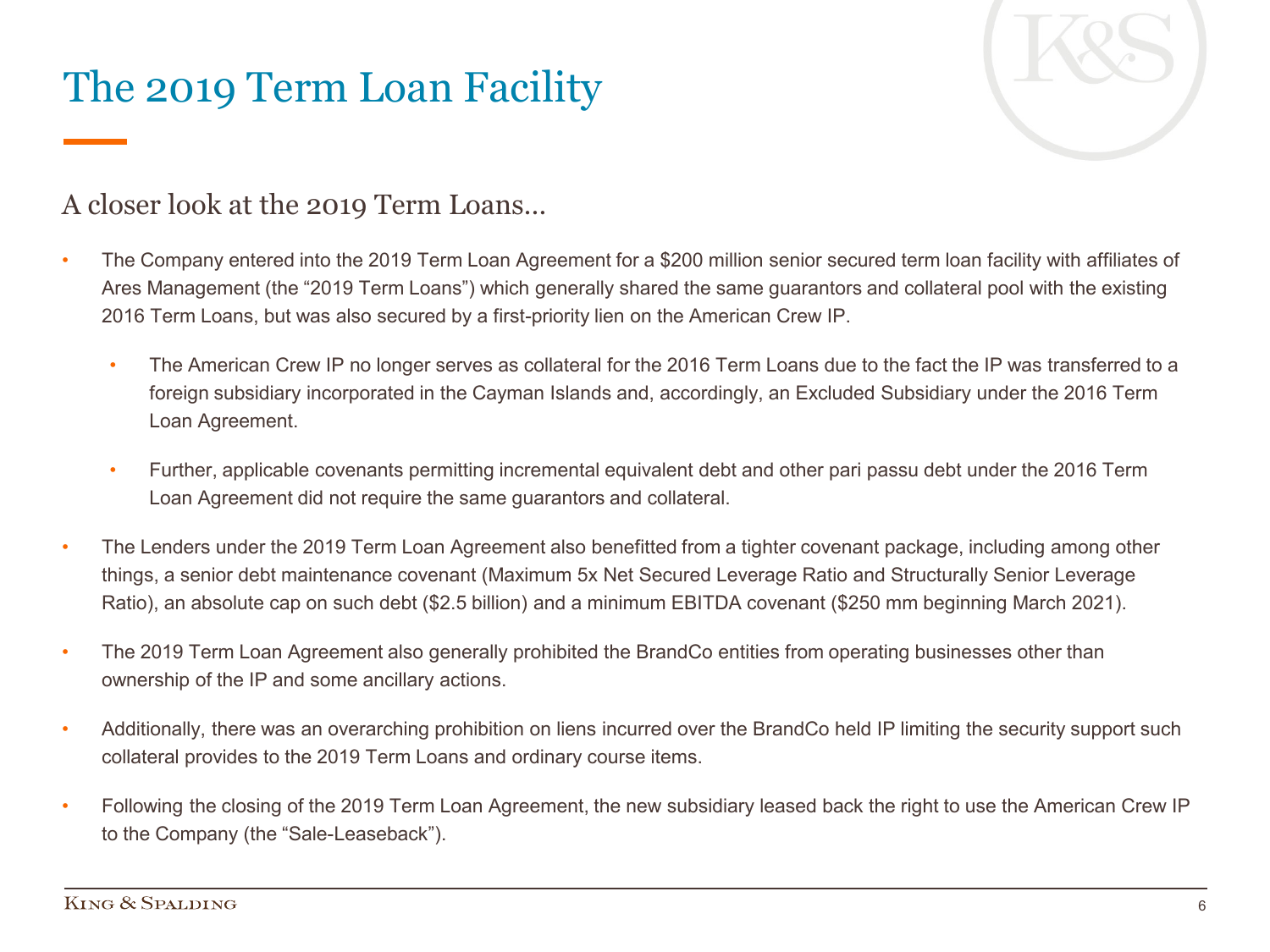# The 2019 Sale and Leaseback



#### A closer look at Sale and Leaseback post-2019 Term Loan Agreement…

- The 2016 Credit Agreement restricts sale-leasebacks unless property involved in the transaction has a FMV no greater than \$100 million or 3% of the total assets.
- In April of this year, the Company held a lender presentation where in 2019 alone it was estimated that the American Crew brand was worth \$300 million. Further, in providing the 2019 Term Loans, Ares Management had valued the American Crew IP at more than \$200 million in materials relayed to market participants based on information obtained from the Company.
- However, at the time of the sale-leaseback, the Company's CFO certified that the American Crew IP was worth no more than \$100 million without any formal valuation of the assets by the Company or a third party.
- Shortly thereafter, the Company took another position and instead of noting the value of the American Crew IP, they stated that the Sale and Leaseback restriction under the 2016 Term Loan Agreement was not applicable to the IP and only applicable to real property. However, the 2016 Term Lenders have disagreed given that the section applies to "real or personal *Property*" and "Property" is defined as any interest in or "to property or assets of any kind whatsoever … whether *tangible or intangible*"
- In the same month, the 2016 Term Lenders issued a Notice of Event of Default under the 2016 Term Loan Agreement to Citibank, the administrative agent, stating that the Sale-Leaseback was done without their consent and prohibited by the 2016 Term Loan Agreement amounting to a theft of the lender's security interest. Further, the 2016 Term Lenders noted that the Sale-Leaseback was in violation of the good faith and fair dealing inherent in the 2016 Term Loan Agreement under NY law because it was done to purposely strip the 2016 Term Lenders of its collateral and protection of the first priority liens they had bargained for.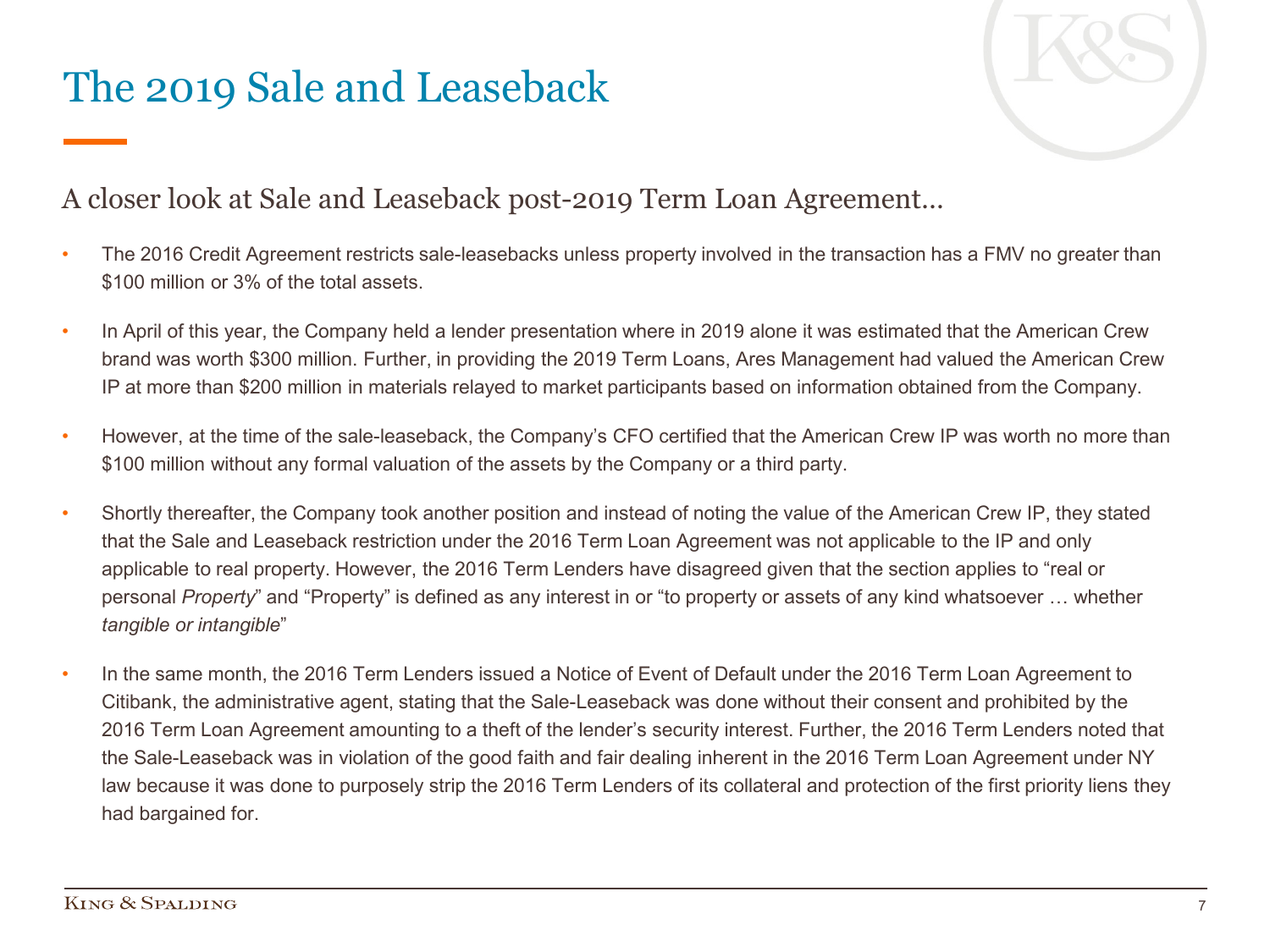### The 2020 Term Loan Facility

#### A similar playbook was used to effect the 2020 Term Loans, but on a much greater scale:

- In May of this year, the Company utilized many of these same mechanisms to take things a step further by exploiting the 2016 Term Loan Agreement's "trap-door" yet again and entering into new 2020 Term Loan Agreement (which refinanced the 2019 Term Loans in full).
- The Company entered into the 2020 Term Loan Agreement comprised of a \$815 million Initial B-1 Term Loan, a \$65 million Additional B-1 term Loan, up to \$950 million Initial B-2 Term Loan and a \$3 million Initial Term B-3 Loan (collectively, the "2020 Term Loans"). The Company used the 2020 Term Loans to, among other things, completely refinance the 2019 Term Loan Agreement and repay the Company's senior unsecured notes due in 2021.
- The 2020 Term Loans were again collateralized on a first priority basis by newly transferred IP assets (plus the American Crew IP that had originally secured the 2019 Term Loans). As in 2019, the transferred IP was then licensed back to the Company for use in ongoing business operations.
- The collateral package securing the 2020 Term Loans is substantially larger than that securing the 2019 Term Loans in that it benefits from a first lien on *substantially all of the Company's IP assets*, and a pari passu lien on all other assets currently collateralizing the 2016 Term Loans.
- While the 2020 Term Loan Agreement was negotiated by the Company, certain 2016 Term Loan Lenders were preparing to put an end to any further pillaging of their collateral.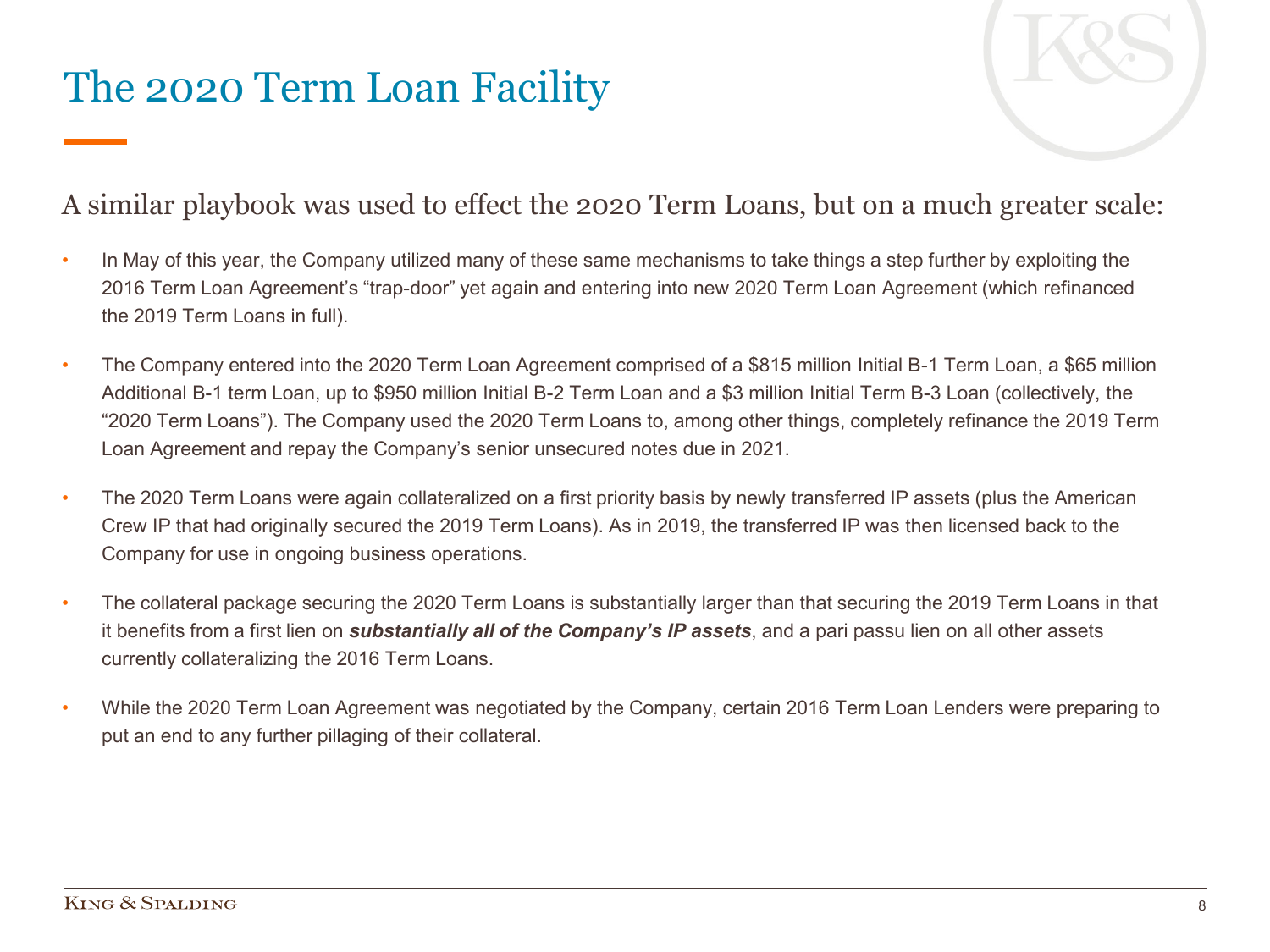# The 2020 Term Loan Facility (cont'd)



#### The 2016 Term Loan Lenders resist…

- In order for the Company to enter into the 2020 Term Loan Agreement, the Company would need to enter into an amendment of the 2016 Term Loan Agreement ("Amendment") which required the consent of Required Lenders defined as the holders of more than 50% of the unpaid principal amount of the Term Loans outstanding and the Revolving Commitments then in effect.
- At the time of the Amendment there were no Revolving Commitments and therefore the Company required 50% of the existing 2016 Term Loan Lenders.
- In the months leading up to the closing of the 2020 Term Loan Agreement, the Company entered into a commitment letter with Jefferies Finance LLC and an ad hoc group of 2016 Term Lenders who would serve as anchor lenders ("AHG Lenders") under the new facility in an attempt to secure the required consent of the majority 2016 Term Lenders. However, the AHG Lenders held less than half of the outstanding 2016 Term Loans.
- When the transaction was disclosed in the 8-K of the Company, a majority group of 2016 Term Loan Lenders (the "Co-op Lenders") agreed under a cooperation agreement to not consent to the further stripping away of collateral from the 2016 Term Loan facility and the prospective new facility. Shortly thereafter, the Co-op Lenders informed Company of their intention to vote against the transaction.
- In an effort to get around this new road block, the Company put into motion its plan to dilute the voting rights of the existing 2016 Term Loan Lenders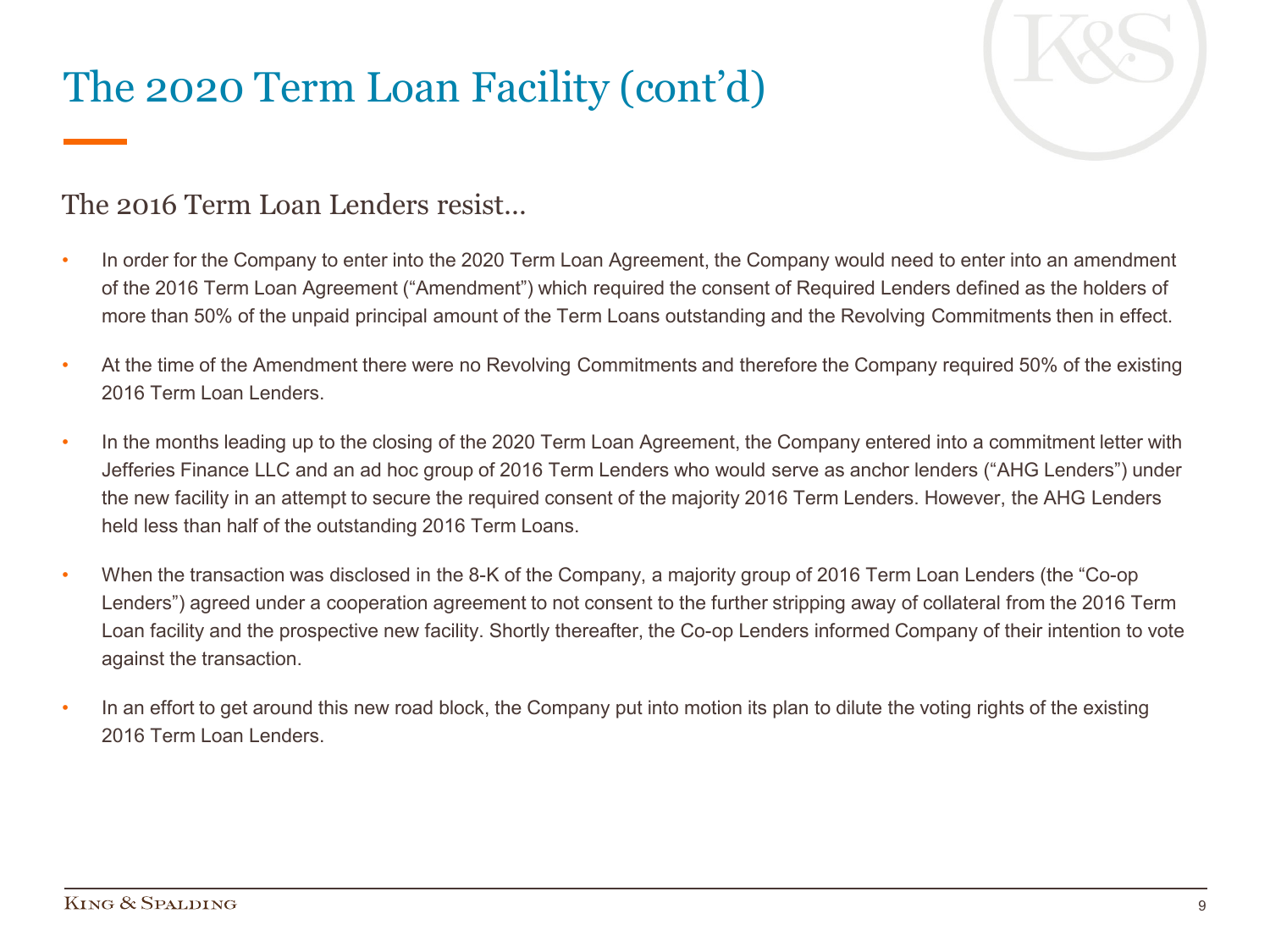# The 2020 Term Loan Facility (cont'd)



#### Turning out the Vote…

- Under the 2016 Term Loan Agreement, the Borrower may elect to request the establishment of Revolving Commitments as long as no "Event of Default shall exist *on [the] Increased Amount Date immediately after giving effect* to such New Loan Commitments"
- In an effort to circumvent the voting authority of the Co-op Lenders, the Company prepared a \$100 million revolving loan commitment under the 2016 Credit Agreement ("Special Revolving Loan"). The Company had no intent to draw on these commitments and the Amendment would actually eliminate the Special Revolving Loan facility entirely.
- The Co-op Lenders sent notice to the Company noting that the new revolving commitments were to manipulate the vote on the Amendment and that it was clear that the Company had no intention to use the Special Revolving Loan facility,
- The Company responded to the Required Lenders by modifying the Amendment so that instead of eliminating the Special Revolving Loan, it would include it going forward and providing for a draw of \$65 million.
- However, the new 2020 Term Loan Agreement also specifically provided for a \$65 million draw for the exclusive purpose of repaying the outstanding Special Revolving Loan. This new design of the transaction suggested that the purpose of Special Revolving Loan was to affect the voting rights of the Required Lenders.
- With the new revolving loans, the Co-op Lenders' estimated majority of 51.5% was turned into an estimated 49.9% minority and the Amendment and the new 2020 Term Loan facility were approved.

Note, the 2016 Term Loan Agreement did not have the language we normally prefer to see: "no Event of Default shall exist prior to or immediately after giving effect"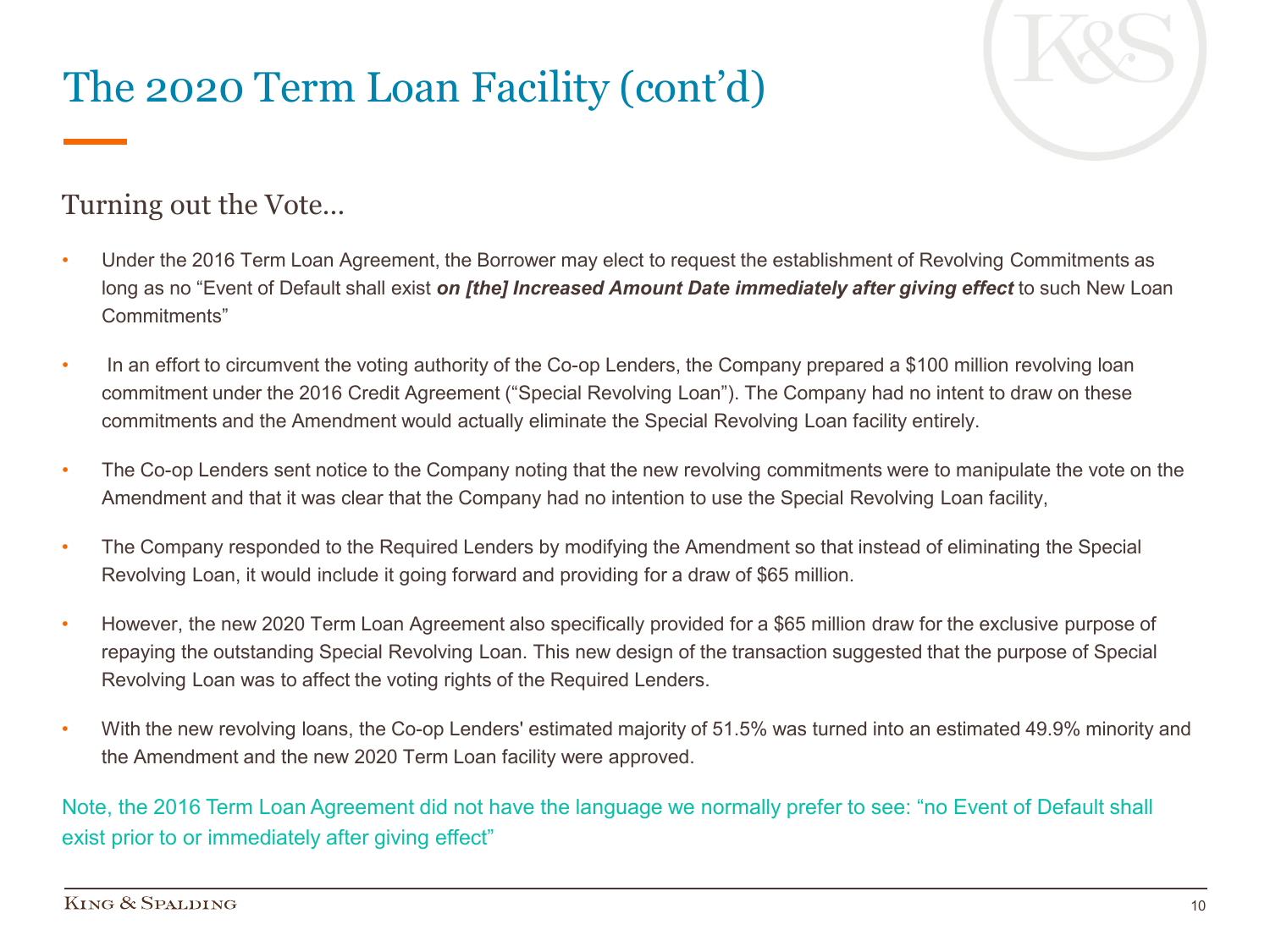### The 2016 Term Loan Lenders Fight Back

#### The 2016 Term Loan Lenders have commenced litigation in connection with the Company's and Citibank's breach of the 2016 Term Loan Agreement.

- As part of the 2020 Term Loan Agreement, the 2019 Term Loans were refinanced and retired at closing. In order to induce certain 2016 Term Loan Lenders to participate in the 2020 Term Loan Agreement, the Company purported to "roll-up" approximately \$953 million of the 2016 Term Loans into new tranches of debt secured by second and third liens on the transferred IP, leaving the remaining 2016 Term Loan Lenders without any lien or security interest on arguably the most important asset of the business – it's brands.
- Prior to the Special Revolving Loan, certain 2016 Term Lenders issued a Notice of Event of Default to Citibank, the administrative agent, under the 2016 Term Loan Agreement.
- The remaining 2016 Term Loan Lenders have now filed a suit against the Company, Citibank (agent under the 2016 Term Loan Agreement), and Jefferies Finance LLC (Agent under the 2020 Term Loan Agreement) alleging that:
	- the Company has materially breached the 2016 Term Loan Agreement, challenging the transfers of IP that took place in connection with both the 2019 Term Loans and the 2020 Term Loans, and seeking rescission of the 2020 Term Loan Agreement; and
	- Citibank breached its duties under the 2016 Term Loan Agreement to act in the 2016 Term Loan Lenders' best interest.
- At the same time, the 2016 Term Lenders have since received full repayment on their claims through what Citibank has described as a clerical error (and Citibank has initiated a series of lawsuits seeking return of such funds).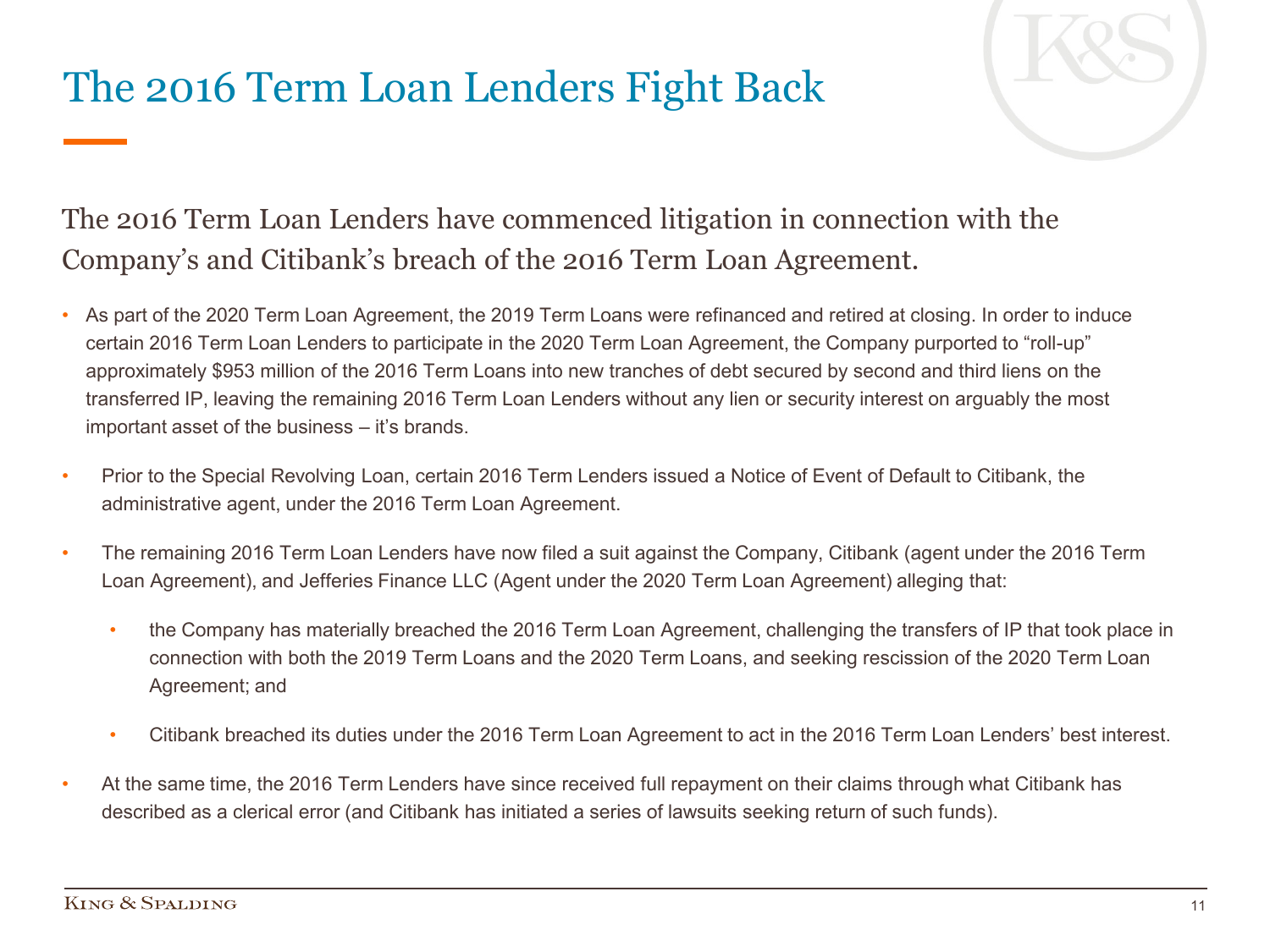### The challenges to the "Trap Door" and 2020 Term Loans



The challenges against the Company…

- UMB Bank ("UMB"), a 2016 Term Loan Lender (and successor administrative agent for the 2016 Term Loan Lenders following Citibank's resignation), claims that Company breached the 2016 Term Loan Agreement on multiple grounds:
	- Breach of Contract:
		- The 2019 and 2020 Sale-Leasebacks of the IP violated the prohibition against such transactions in the 2016 Term Loan Agreement because the value was above the \$100,000,000 permitted under the agreement's restrictions on sale-leasebacks to third parties.
		- The Special Revolving Loan was issued after an Event of Default notice was provided to the Agent and the Amendment and 2020 Term Loan Agreement were approved as a result without the adequate consent of the 2016 Term Loan Lenders
		- The Co-op Lenders sent Citibank, administrative agent under the 2016 Term Loan Agreement, notice of the Company's breach of the 2016 Term Loan Agreement by the Sale-Leaseback prior to when the Special Revolving Loan and the 2020 Term Loan Agreement were approved.
	- Breach of the Implied Covenant of Good Faith and Fair Dealing
		- The IP Sale-Leaseback transaction was done purposely to deprive the 2016 Term Loan Lenders of their collateral.
		- The Special Revolving Loan was purely for the purpose of diluting the votes of the Required Lenders under the 2016 Term Loan Agreement.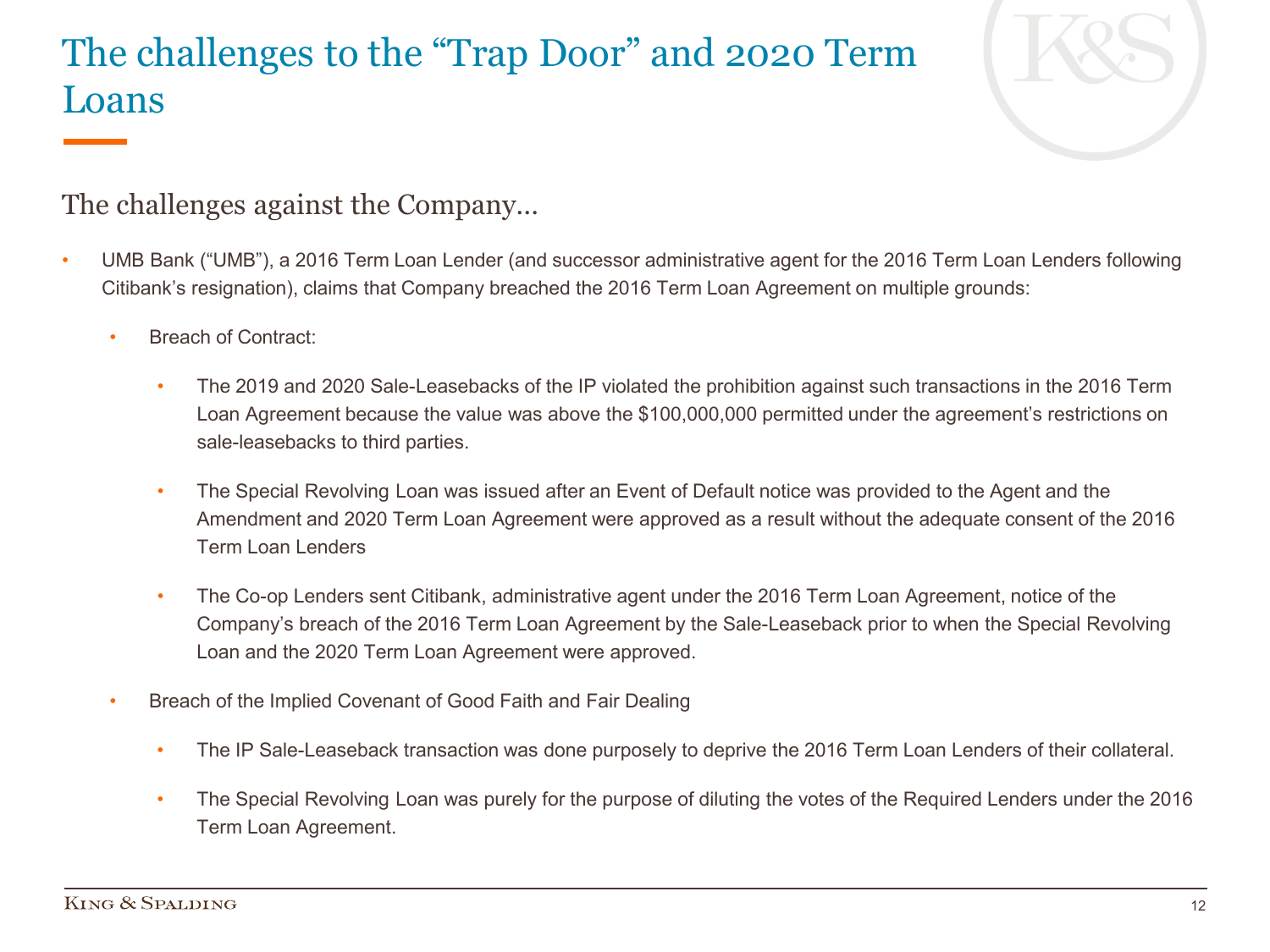### The challenges to the "Trap Door" and 2020 Term Loans (cont'd)



#### The challenges against Citibank…

- UMB claims that Citibank breached its requirement to act in the best interest of the Lenders or at best committed gross negligence:
	- Before the effective date of the Sham Revolving Loan, the Co-op Lenders provided Citibank with notice of the Sale-Leaseback Event of Default under the 2016 Loan Agreement and followed up with repeated notices. However, Citibank refused to act and did not provide the notice to the other 2016 Term Loan Lenders.
	- The Co-op Lenders directed Citibank to resign as Agent, which Citibank agreed and later reneged.
	- Citibank's execution of the docs, the facilitation of the vote manipulation, including the Special Revolving lenders in the vote and the ratification of the amendment, which proposed to waive all existing Event of Default, caused the breach.
- UMB further claims that Citibank had a signification conflict of interest which is the likely reason for its actions:
	- In 2018, Revlon amended its 2016 ABL Facility to add \$41.5 million in senior secured Tranche B Revolving Commitments and Citibank was one of the Tranche B Lenders. The Tranche B Revolving Loans matured before Tranche A.
	- Contemporaneously with the 2016 Amendment, the Tranche B Maturity date was extended by a month in exchange for an increased interest rate. Citibank also agreed to act as a Replacement Lender for a Non-Extending Lender under the 2016 ABL Facility. Citibank had, thus, effectively increased its risk and added an extra month to that risk. As an ABL lender, they were second to any claims on Revlon's IP by the 2016 Term Lenders. Therefore, Citibank had a stake at the success of the Amendment and a reason to deny the right to call a default because Citibank could lose the amounts it had provided under the ABL facility. Citibank arguably betrayed its duty to the 2016 Term Lenders by refusing to acknowledge defaults under the 2016 Term Loan Agreement and putting its interest as a Tranche B ABL Lender ahead of them.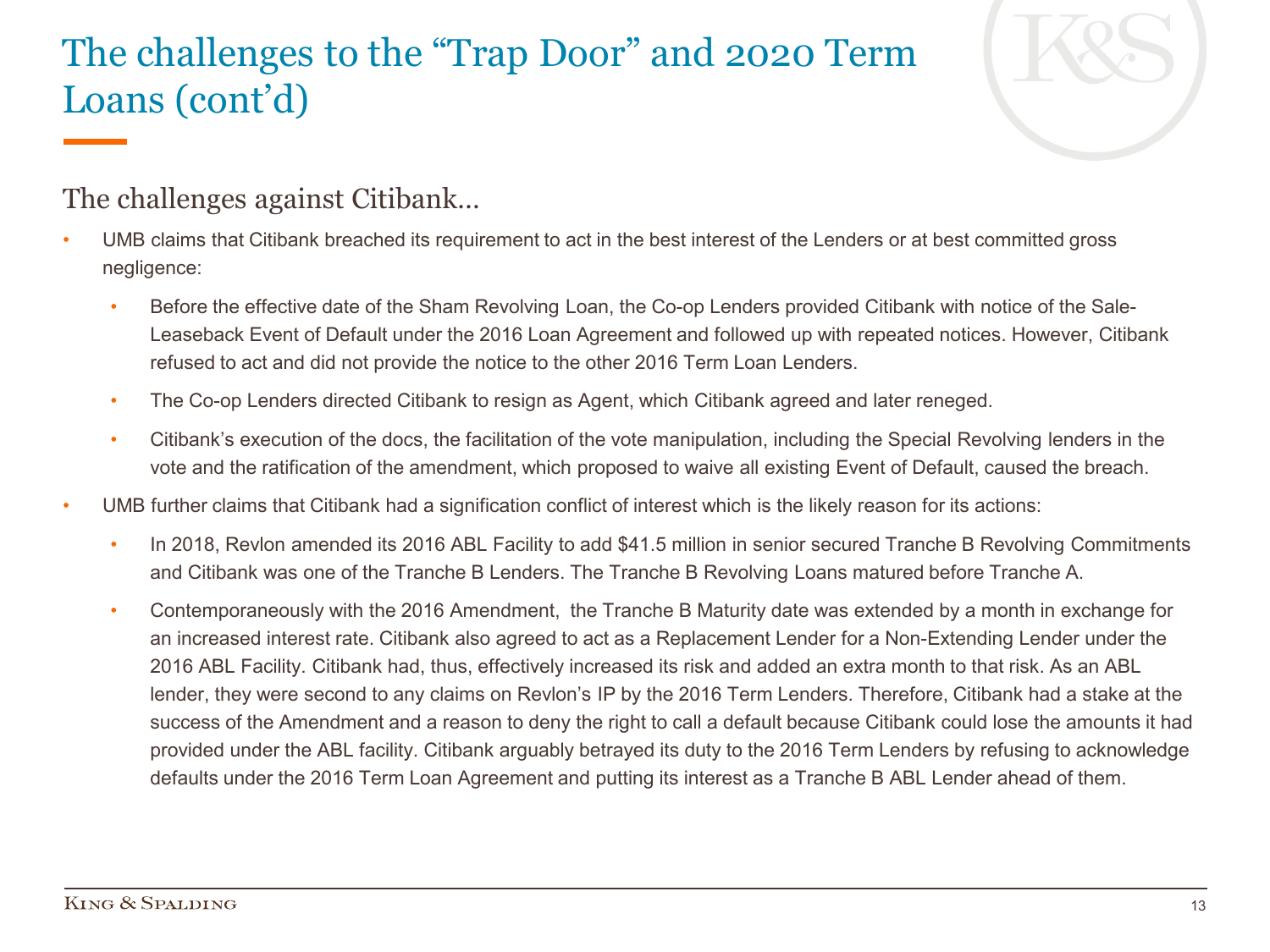#### From Bad to Worse - Citibank's \$900 Million Operational Mistake



#### Citibank has commenced litigation in connection with a \$900 million payment it claims was mistakenly transferred to the 2016 Term Loan Lenders

- Between August 17, 2020, Citibank filed a complaint against a 2016 Term Loan Lender demanding the return of \$175 million which Citibank claims it had mistakenly wired to one of the Co-op Lenders, and who now is refusing to return the funds.
- Citibank claims the payment was intended to be an interest payment from the Company under the 2016 Term Loan Agreement and instead Citibank overpaid by more than 100x with its own money.
- The 2016 Term Loan Lender has retained the payment on the understanding that the overpayment was actually intended to pay off the Company's entire principal under the 2016 Term Loan.
- Citibank has followed up their suit against the 2016 Term Loan Lender with other complaints against other 2016 Term Loan Lenders demanding return of the \$900 million.
- All the 2016 Term Loan Lenders involved have made similar claims to the funds.
- As of August 24, 2020, all of the suits have been consolidated and the court has granted a freeze on the funds until the litigation has been resolved.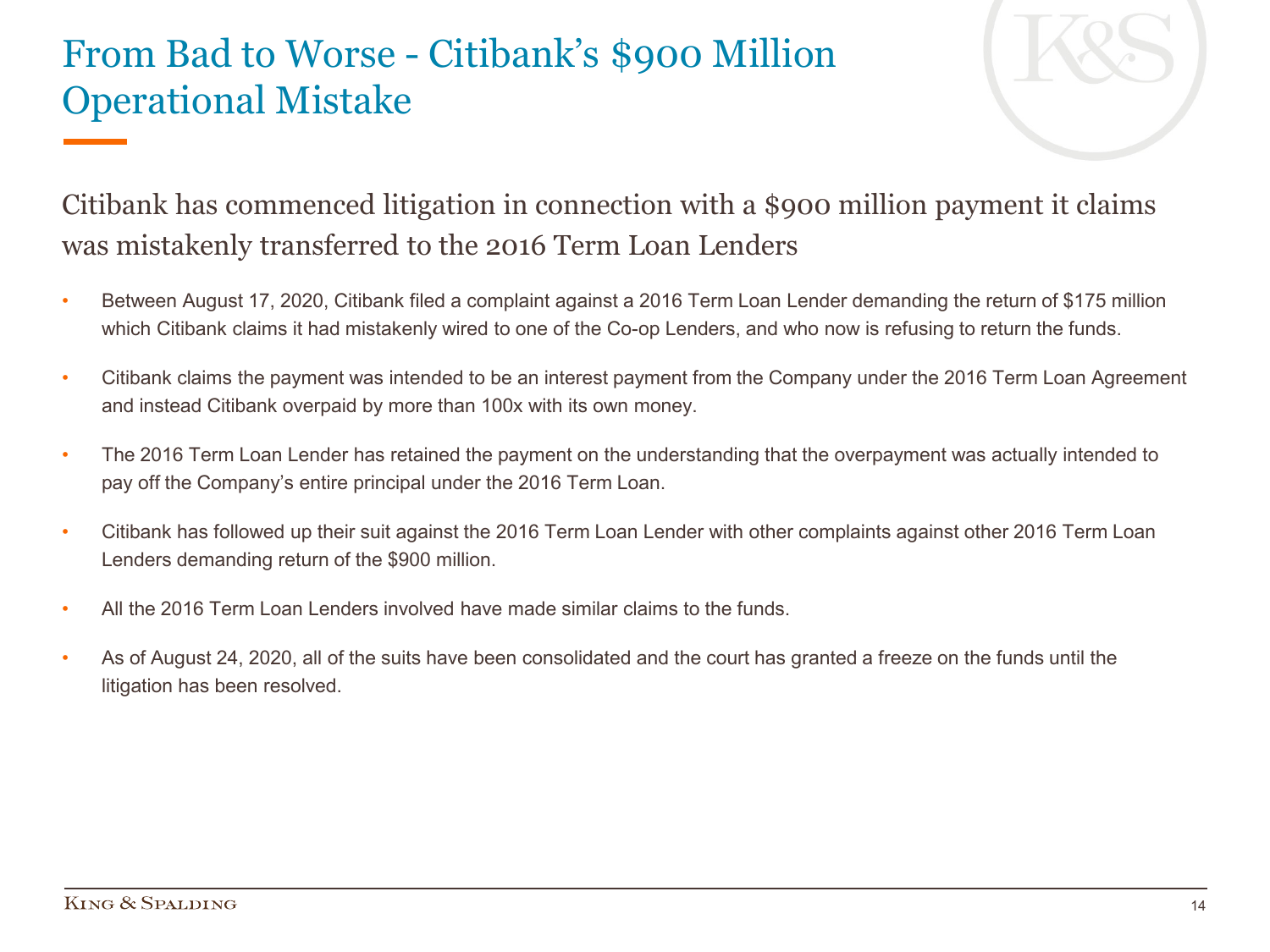# Citibank's Compliant - What Happened



#### A closer look at the Citibank litigation …

- Citibank is the administrative agent for a \$1.8 billion loan to Revlon.
- On August 11, 2020, Revlon made a required interest payment of \$1.5 million to Citibank.
- Citibank then, on the same day, wired \$900 million to Revlon's lenders.
	- Citibank says it was a mistake—that it intended to transfer Revlon's interest payment to the lenders but, due to a "human error" and "issues with [its] loan-processing system," sent \$900 million of its own funds instead.
	- Credit Agreement required 3 days' notice to pre-pay principal and the Company did not indicate publicly (or otherwise) that it was pre-paying loan.
	- Citibank sent notices to the lenders the next day (and again the following day) stating the transfers were in error and seeking return of the money.
	- Some lenders returned the funds they received, while others did not (or returned only a portion)—keeping at least \$527 million of the transferred funds.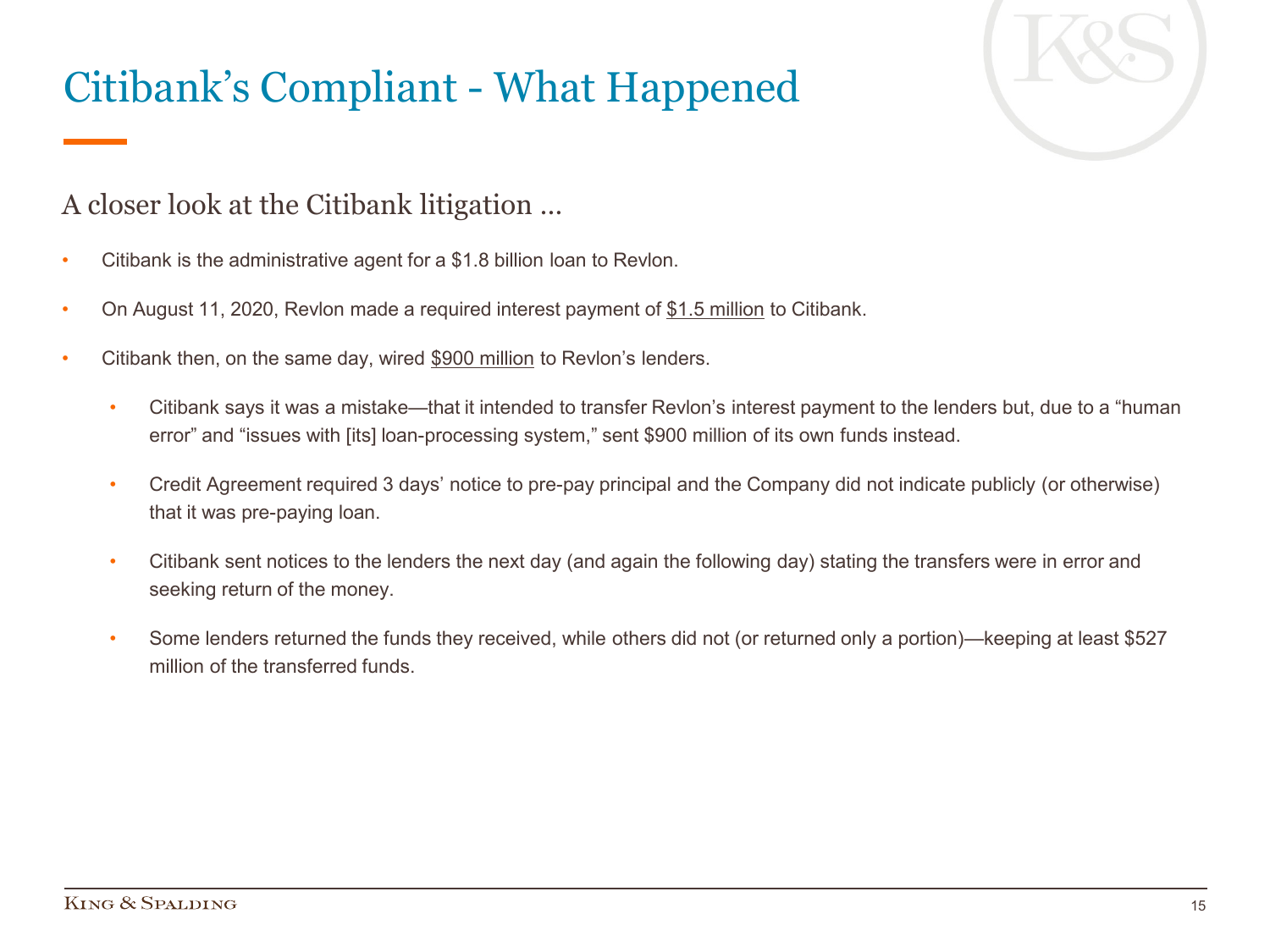### The Litigation



Between August 17 and 20, Citibank filed lawsuits against 12 lenders (or lenders' advisors), seeking the return of the transferred funds (minus the amounts interest payment not in dispute).

- Cases consolidated in S.D.N.Y.
- Citibank successfully sought TROs freezing the disputed funds.
	- Order prohibits fund recipients from "removing, withdrawing, transferring, assigning, or otherwise disposing" of the funds.
- On highly accelerated case schedule, with trial set for November 9, 2020.
- On August 27, 2020, Citibank voluntarily dismissed its claims against Highland Capital (recipient of \$244,000, the smallest of the transferred amounts)—suggesting that Citibank and Highland reached a settlement.
	- Highland Capital is in bankruptcy, which may have played a role.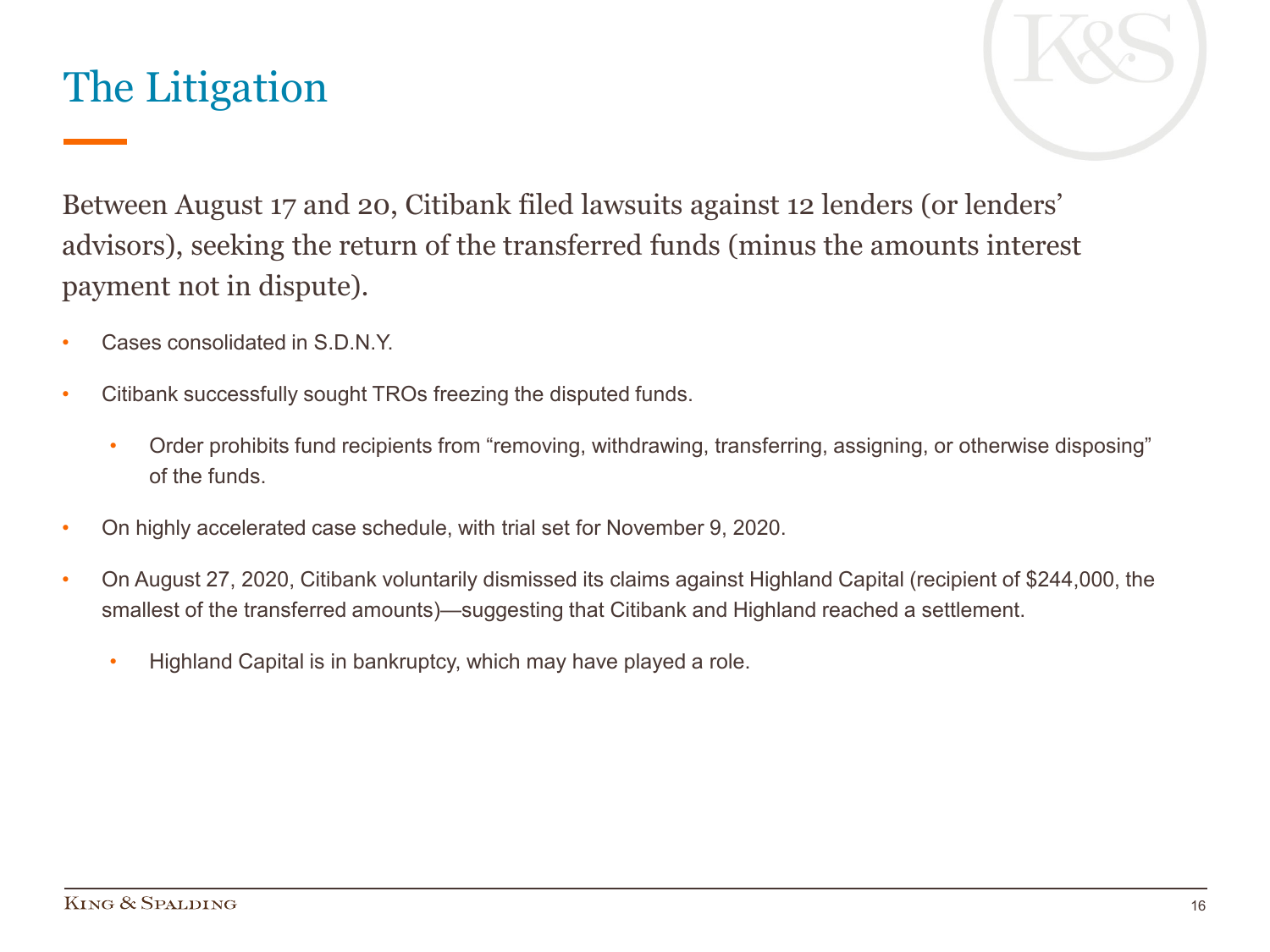# The Parties' Competing Claims

Citibank asserts four legal claims against each lender: (i) unjust enrichment, (ii) conversion, (iii) money had and received, and (iv) payment by mistake.

The lenders assert the "discharge for value" defense:

[A] creditor of another . . . who has received from a third person any benefit in discharge of the debt . . . , is under no duty to make restitution therefor, although the discharge was given by mistake of the transferor as to his interests or duties, if the transferee made no misrepresentation and did not have notice of the transferor's mistake.

*Banque Worms v. BankAmerica Int'l*, 570 N.E.2d 189, 192 (N.Y. 1991) (quoting Restatement of Restitution § 14[1]).

- In this case, the "discharge for value" defense appears to turn on whether the lender-recipients had "notice" of Citibank's mistake.
	- The recipient lenders contend that "notice" must be *actual*, pre-transfer notice.
	- Citibank contends that constructive notice is sufficient.

The parties also point to different facts to support their views on whether the transfers were mistaken or whether the lenders' knew or should have known of the mistake.

| <b>CITIBANK'S ARGUMENT</b>          |                                                                                                                                                                                                                                                                                                |  | <b>LENDER'S ARGUMENT</b>                                                                                                                                                                                                                                                                                                                           |
|-------------------------------------|------------------------------------------------------------------------------------------------------------------------------------------------------------------------------------------------------------------------------------------------------------------------------------------------|--|----------------------------------------------------------------------------------------------------------------------------------------------------------------------------------------------------------------------------------------------------------------------------------------------------------------------------------------------------|
| $\bullet$<br>$\bullet$<br>$\bullet$ | Only interest payments were due; principal was not due for 3 years.<br>The transfers were accompanied by statements calculating the amount of<br>the interest payment due.<br>The payments were not credited in the official Register, maintained by<br>Citibank (not the individual lenders). |  | Transfer amounts were exactly for outstanding principal and interest, to the<br>penny.<br>Notices of an alleged mistake were not sent until the next day.<br>The statements showed the interest calculations, not payment amounts.<br>Revlon knew that the lenders were appointing a successor agent and on<br>the verge of accelerating the loan. |
| $\bullet$                           | • The lenders filed lawsuits, alleging default under the Credit Agreement,<br>after their receipt of the transfers—showing that the lenders did not<br>believe the balances were paid.<br>Early payment of principal requires 3 days' notice under the Credit<br>Agreement.                    |  | The suit was filed the day after the transfers; the complaint had long been<br>in draft.<br>The Credit Agreement's setoff provision allows the lenders to retain funds<br>up the amount due under the loan-and all was due under the                                                                                                               |
| $\bullet$                           | "Many" lenders returned the funds.                                                                                                                                                                                                                                                             |  | acceleration.<br>"Most all" of the lenders did not return the funds.                                                                                                                                                                                                                                                                               |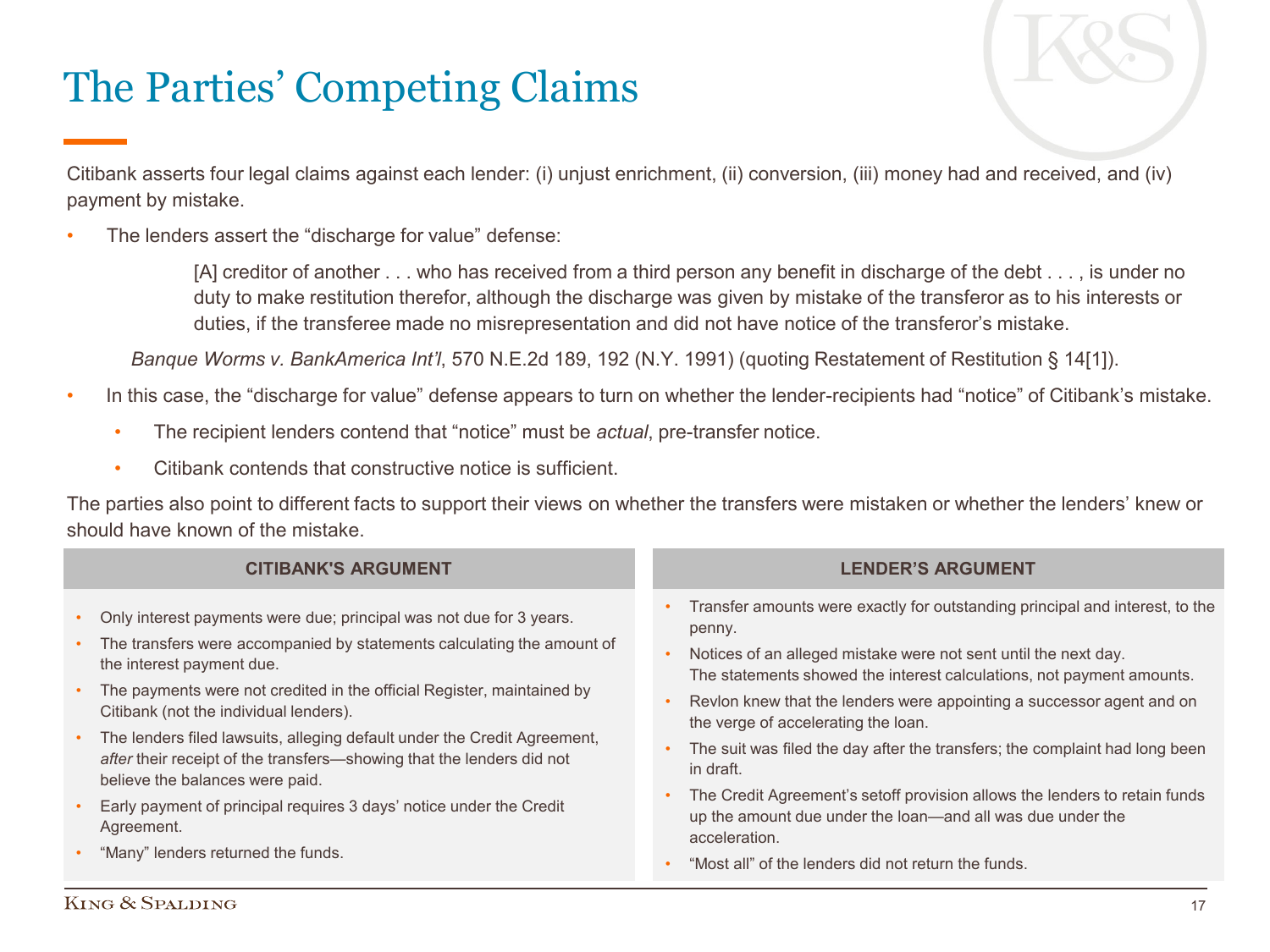# Other Litigation



- As previously noted, on August 12, 2020—the day after the mistaken transfers—UMB, alleging itself to have been appointed by a majority of the 2016 Term Loan Lenders to successor administrative agent on the loan—filed an action on behalf of the lenders against the Company (and its affiliates), Citibank, and others.
	- UMB alleges that the Company, with Citibank's and others' assistance, transferred collateral securing the loan (i.e., IP rights pertaining to certain brands) to affiliates—in violation of the Credit Agreement and related contracts.
	- Against Citibank, UMB asserts claims for (i) breach of implied covenant of good faith and fair dealing, (ii) breaches of contracts, (iii) aiding and abetting conversion, (iv) gross negligence and willful misconduct, (v) unjust enrichment, (vi) tortious interference with contract, and (vii) actual and constructive fraudulent transfer.
- No defendant in the UMB action has yet to appear or otherwise assert any defenses.
- The parties in the clawback litigation dispute whether the filing of this action evidences the lenders' knowledge that the mistaken transfers were, in fact, mistaken.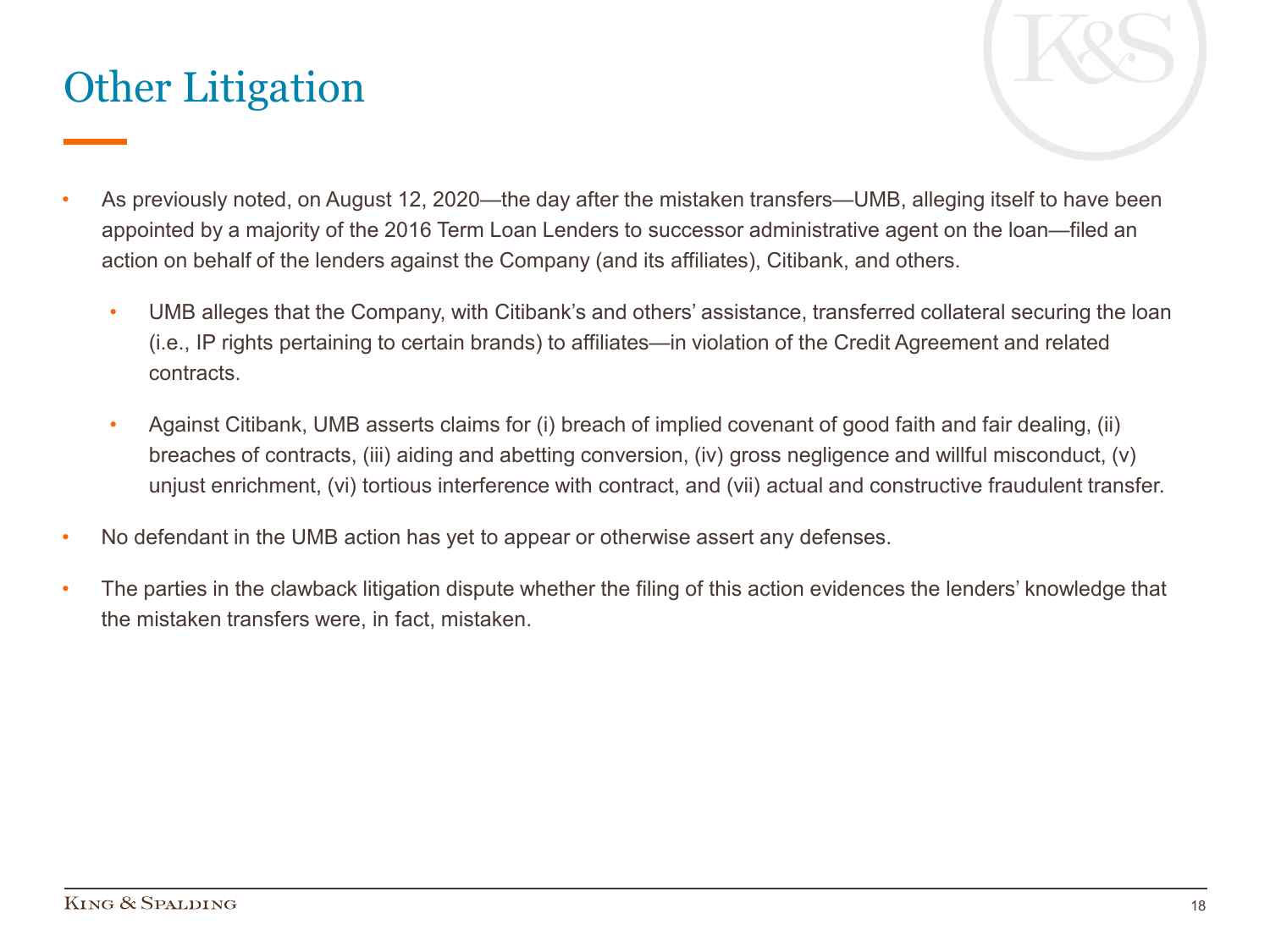# The Lenders' Setoff Defense



- In the clawback litigation, the lenders alternatively assert the right to set off the transferred funds.
	- The lenders claim that the events of default alleged in the UMB litigation give rise to Revlon's immediate liability.
	- They assert the right to retain the transferred funds for that liability.
- The Credit Agreement's setoff provision provides:
	- *In addition to any rights and remedies of the Lenders provided by law, each Lender shall have the right, without prior notice to the Borrower, . . . upon any amount becoming due and payable by the Borrower hereunder . . . to set off and appropriate and apply against such amount any and all deposits . . . , in any currency, and any other credits, indebtedness or claims, in any currency, in each case whether direct or indirect, absolute or contingent, matured or unmatured, at any time held or owing by such Lender or any Affiliate, branch or agency thereof to or for the credit or the account of the Borrower.*
- On its face, the setoff provision applies to funds "for the credit or the account of the Borrower." The applicability of the setoff provision thus should turn on the merits of the underlying clawback dispute: whether the transfers were, in fact, "for the credit or account" of Revlon.
- The setoff provision also applies only to "any amount becoming due and payable." The applicability of the provision thus also turns on the merits of the underlying UMB litigation.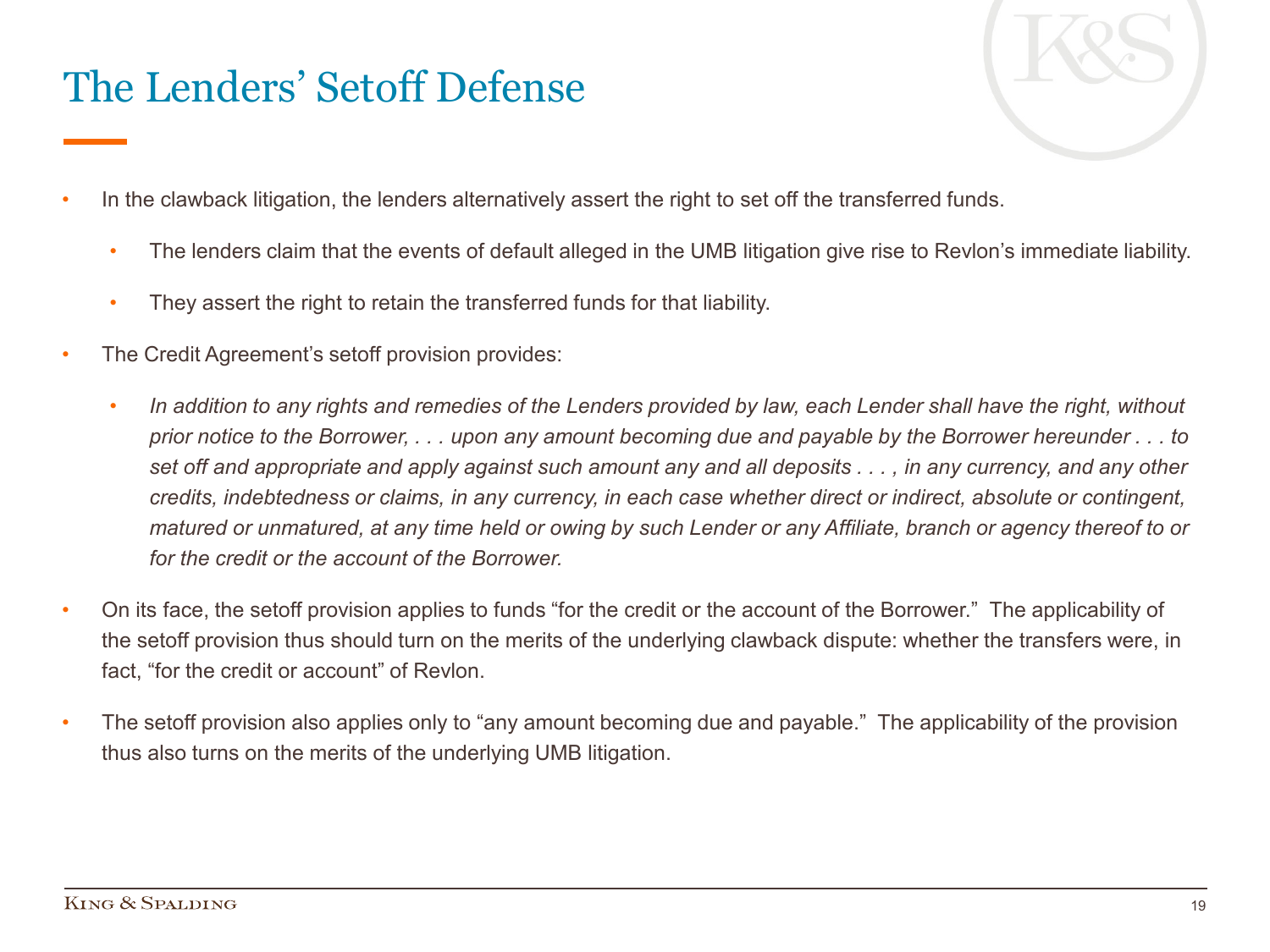#### Analysis and How to Avoid Similar Problems in the Future



#### **EVALUATION OF CITIBANK'S CLAWBACK CLAIMS**

- By granting the TRO freezing the transferred funds, the court necessarily determined that Citibank is "likely to succeed on the merits" of its clawback claims.
- Nevertheless, the lenders' "discharge for value" defense is colorable and appears supported by a line of binding authority.
- The ultimate resolution likely will turn on the court's evaluation of the factual circumstances surrounding the **transfers**

#### **COULD THIS HAVE BEEN AVOIDED?**

- If truly a "human error," additional, tighter controls on payments could have been implemented by the administrative agent.
- Going forward, administrative agents likely should consider including express clawback provisions in their agreements with lenders to allow for the recovery of mistaken transfers.

#### **OTHER IMPLICATIONS**

- Indemnification and exculpation may kick in for administrative agent absent a finding of gross negligence, bad faith or willful misconduct.
- Dollar amounts of alleged "mistake" does not *per se* affect whether actions constitiute gross negligence